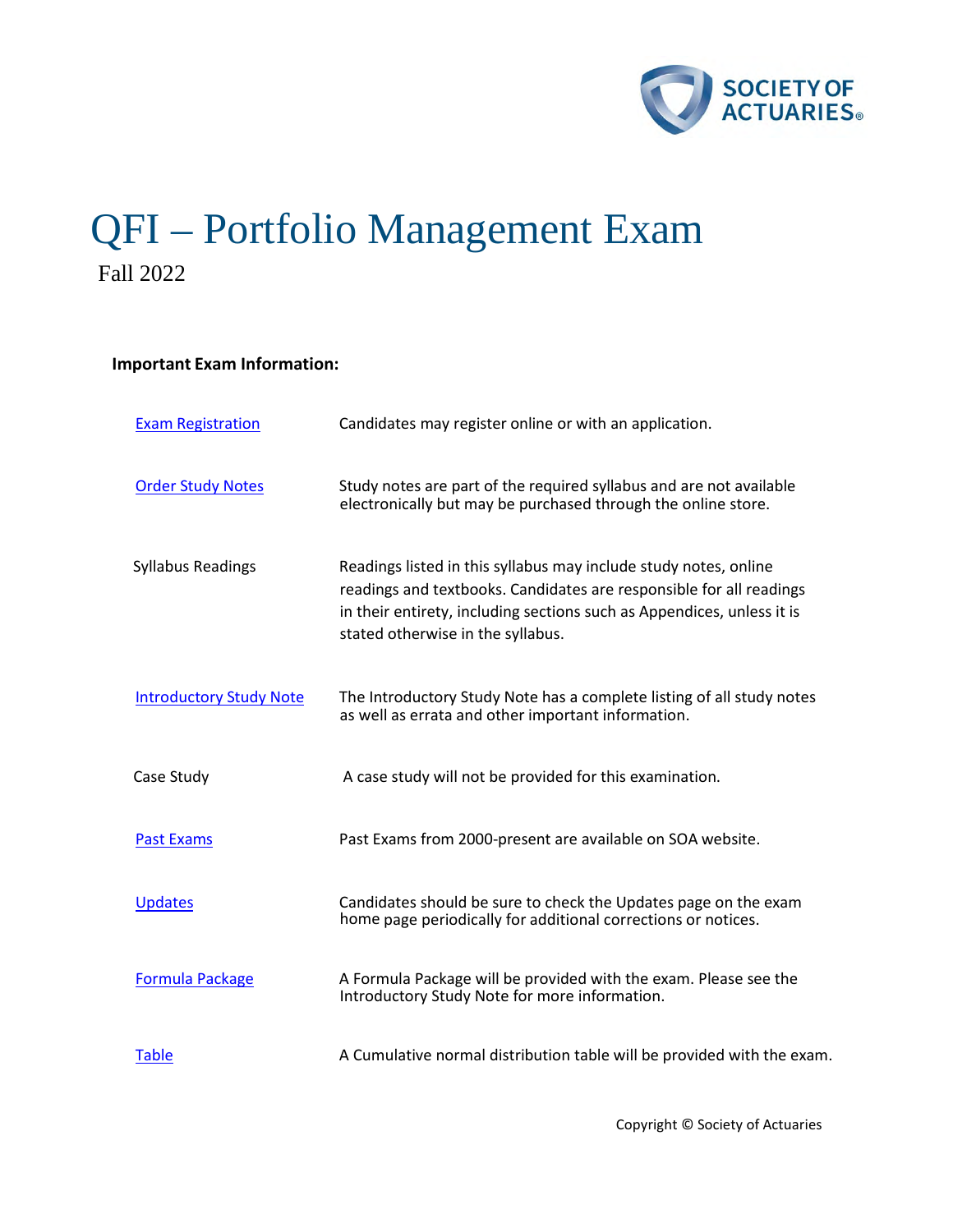# 1. **Topic: Fixed Income Portfolio Management**

#### **Learning Objectives**

The candidate will understand how to work with the variety of fixed income instruments and evaluate fixed income portfolios.

*This section deals with fixed income securities. As the name implies the cash flow is often predictable, however there are various risks that affect cash flows of these instruments. In general, candidates should be able to identify the cash flow pattern and the factors affecting cash flow for commonly available fixed income securities. Candidates should be comfortable using various interest rate risk quantification measures in the valuation and managing of investment portfolios.* 

#### **Learning Outcomes**

The Candidate will be able to:

- a) Describe the cash flow of various fixed income securities considering underlying risks such as interest rate, credit and event risks
- b) Demonstrate an understanding of common techniques to enhance yield and manage liquidity in fixed income portfolios
- c) Demonstrate an understanding of the cash flow patterns and risks of whole loan commercial mortgages
- d) Construct and manage portfolios of fixed income securities using the following broad categories:
	- Managing funds against a target return
	- Managing funds against liabilities

- *Handbook of Fixed Income Securities,* Fabozzi, Frank J., 9th Edition, 2021
	- o Ch. 1: Overview of the Types and Features of Fixed Income Securities (background only)
	- o Ch. 2: Risks Associated with Investing in Fixed Income Securities (background only)
	- o Ch. 7: U.S. Treasury Securities (background only)
	- o Ch. 10: Corporate Bonds
	- o Ch. 11: Leveraged Loans
	- o Ch. 15: Inflation-Linked Bonds
	- o Ch. 18: Fixed Income Exchange Traded Funds
	- o Ch. 21: An Overview of Mortgages and the Mortgage Market
	- o Ch. 25: Nonagency Residential Mortgage-Backed Securities: Legacy, RMBS 2.0, and Non-QM
	- o Ch. 30: Collateralized Loan Obligations
	- o Ch. 60: Financing Positions in the Bond Market
- *Commercial Real Estate Analysis and Investments*, Geltner, David M. & Miller, Norman G., 3rd Edition, 2014
	- o Section VI Introduction (background only)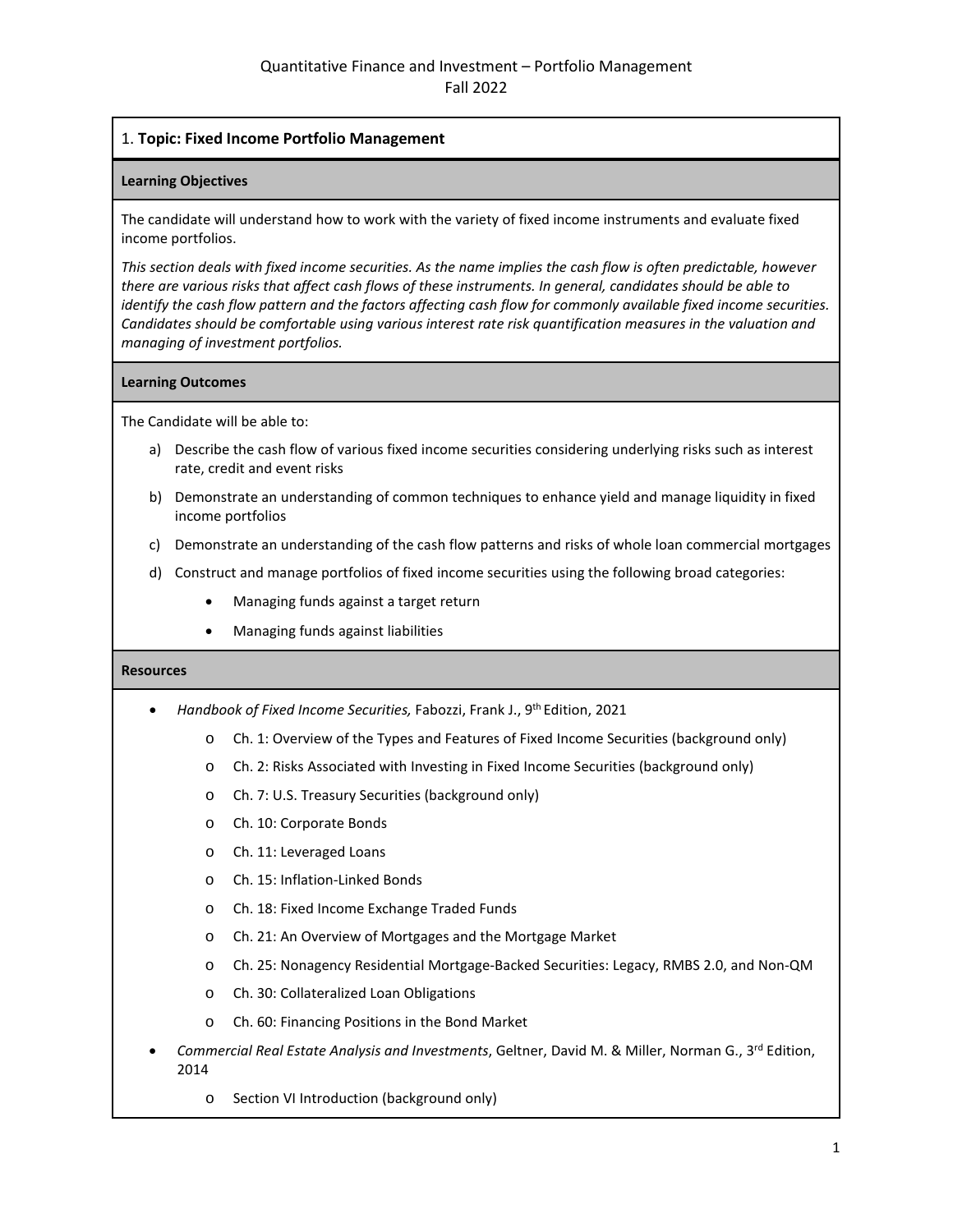- o Ch. 16: Mortgage Basics I: An Introduction and Overview
- o Ch. 20: Commercial Mortgage-Backed Securities (excluding appendices)
- Managing Investment Portfolios: A Dynamic Process, Maginn, John L. & Tuttle, David L., 3<sup>rd</sup> Edition, 2007
	- o Ch. 6: Fixed Income Portfolio Management
- QFIP-135-19: High-Yield Bond Market Primer
- QFIP-146-20: Private Debt in an Institutional Portfolio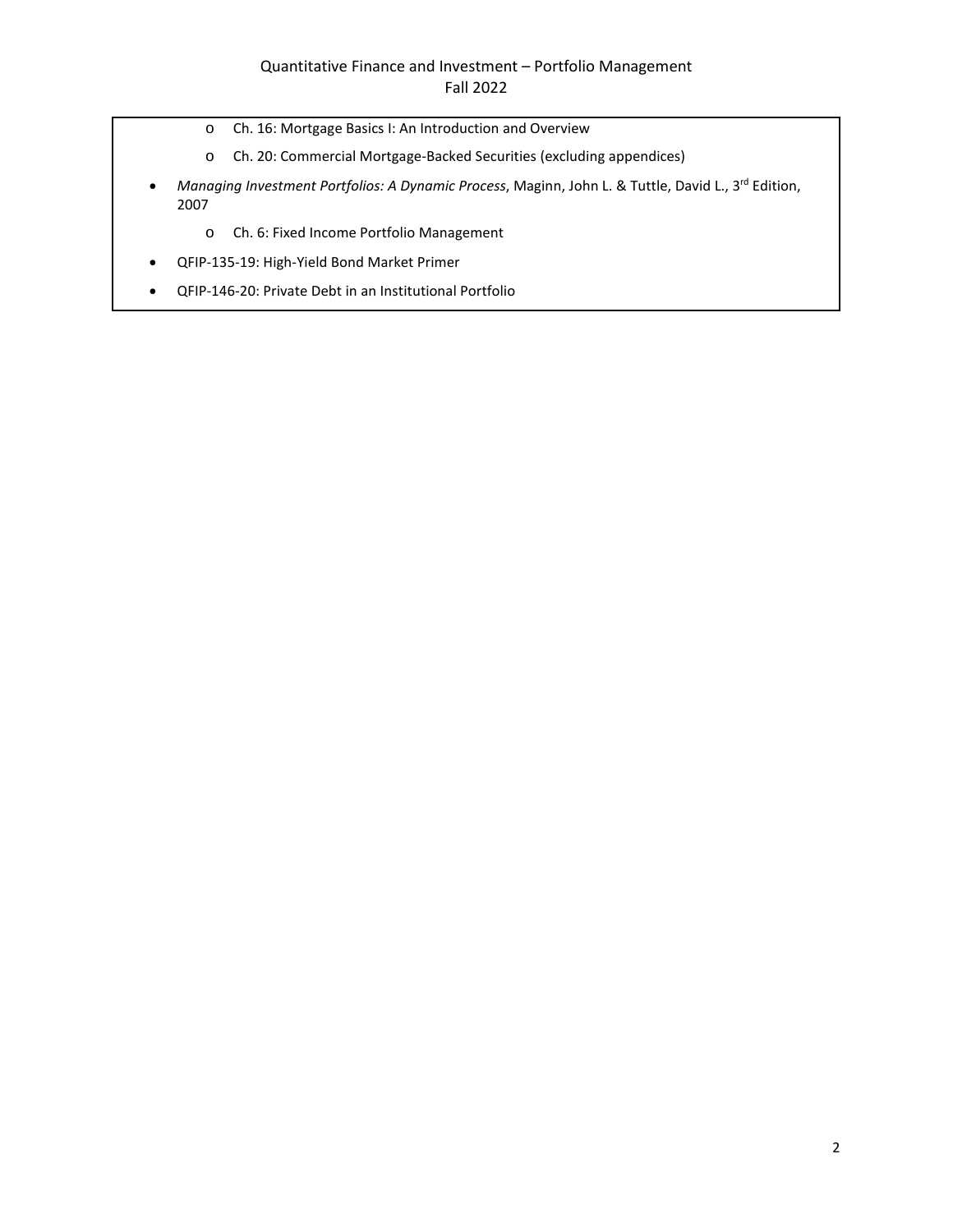# **2. Topic: Quantitative Credit Risk Management and Rating Agency Framework**

# **Learning Objectives**

The candidate will understand:

- The credit risk of fixed income portfolios, securities, and sectors and be able to apply a variety of credit risk theories and models.
- How rating agencies rate corporate and sovereign bonds.

*In many sectors financial institutions primarily invest in corporate bonds, commercial mortgages, mortgagebacked securities, and other fixed income securities. The additional yield received above that of similar maturity government bonds comes with the risk of default and loss of principal. This default or credit risk varies by rating, sector, and with macroeconomic and political cycles, and the investment actuary must understand, be able to model, and inform stakeholders about these return and risk dynamics.*

#### **Learning Outcomes**

The Candidate will be able to:

- a) Demonstrate an understanding of credit risk analysis and models
- b) Demonstrate an understanding of the basic concepts of credit risk modeling such as probability of default, loss given default, exposure at default, and expected loss
- c) Apply both threshold and statistical models of the term structure of defaults to analyze credit risk exposure
- d) Demonstrate an understanding of modeling approaches for correlated defaults
- e) Demonstrate an understanding of measuring and marking-to-market counterparty credit risk
- f) Understand and apply various approaches for managing credit risk in a portfolio setting
- g) Demonstrate an understanding of events and causes of the 2008 global financial crisis (GFC)

- *The Handbook of Credit Risk Management,* Bouteille, Sylvain & Coogan-Pushner, Diane, 2**nd** Edition, 2022
	- o Ch. 1: Fundamentals of Credit Risk
	- o Ch. 4: Measurement of Credit Risk
	- o Ch. 5: Dynamic Credit Exposure
	- o Ch. 13: Credit Portfolio Management
	- o Ch. 20: Credit Derivatives
- *Credit Risk Modeling,* Bolder, David, 2018
	- o Ch. 1: Getting Started
	- o Ch. 2: A Natural First Step
	- o Ch. 3: Mixture or Actuarial Models
	- o Ch. 4: Threshold Models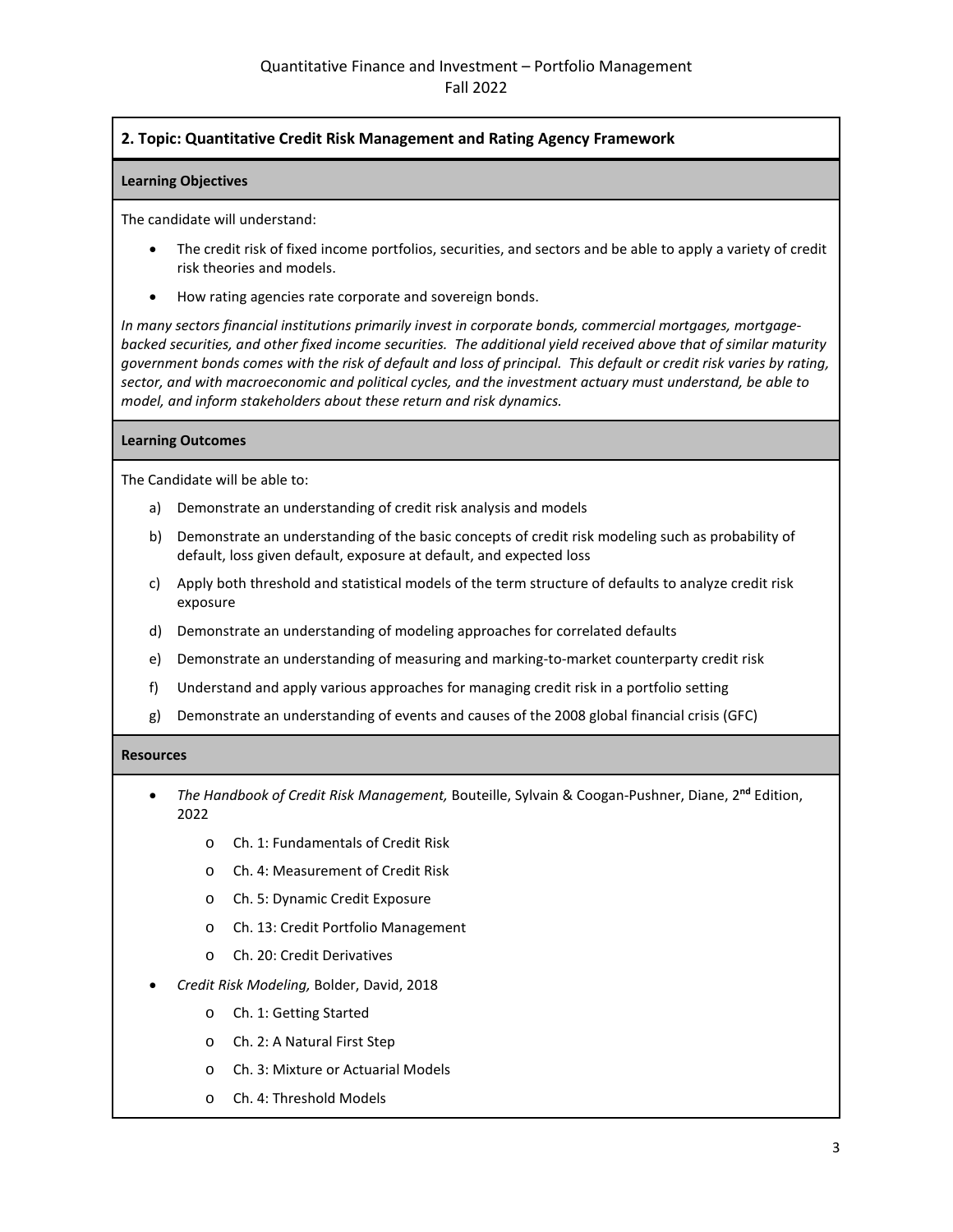- *The xVA Challenge: Counterparty Risk, Funding, Collateral, Capital and Initial Margin*, Gregory, Jon, 4th Edition, 2020
	- o Ch. 1: Introduction
	- o Ch. 2: Derivatives
	- o Ch. 3: Counterparty Risk and Beyond
	- o Ch. 12: Credit Spreads, Default Probabilities, and LGDs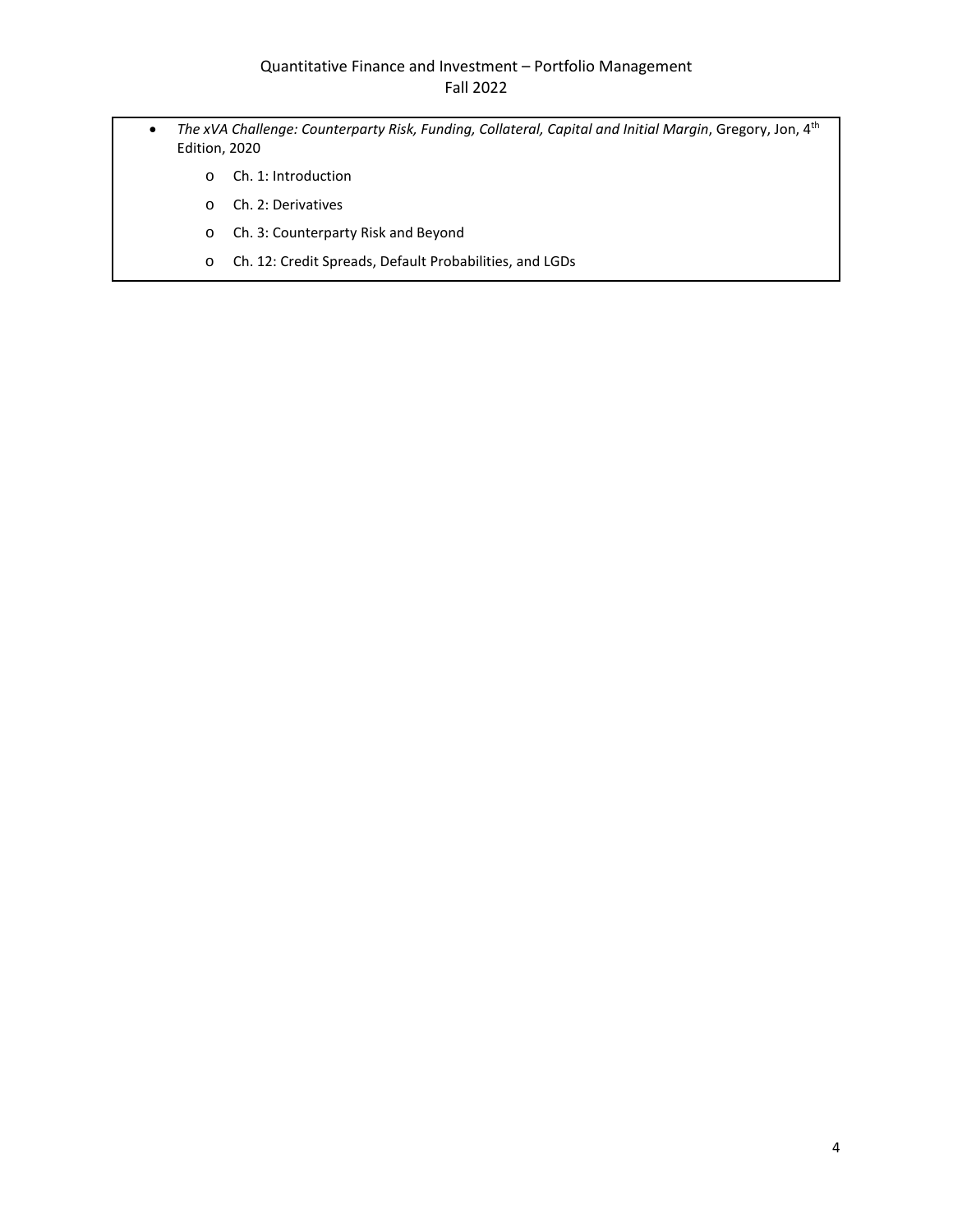# **3. Topic: Equity and Alternative Investments**

## **Learning Objectives**

The candidate will understand the variety and assess the role of equities in investment portfolios.

The candidate will demonstrate an understanding of the distinguishing investment characteristics and potential contributions to investment portfolios of the following major asset groups:

- Real Estate
- Public Equity
- Private Equity
- Commodities
- Hedge Funds
- Timber and Farmland Investments
- Distressed Debts

*Fixed income securities typically work well to defease fixed liabilities. The above assets add growth to long term*  portfolios. Interest rates in US markets generally declined from the early 1980s to the late 2010s. This secular *trend pressured financial institutions to expand into public equity and alternative asset classes and eventually to build product offerings around them. Alternative asset classes now are a source of differentiation and competitive advantage for many financial institutions.*

## **Learning Outcomes**

The Candidate will be able to:

- a) Demonstrate an understanding of the investment strategies and portfolio roles that are characteristic of various types of equity and alternative investments
- b) Use different types of equity and alternative investments available for an investor's growth allocation in portfolio construction, considering portfolio design, risk management, liquidity management, manager selection, and implementation
- c) Explain the basic active equity selection strategies including value, growth and combination approaches, and compare techniques for characterizing investment style of an asset manager
- d) Recommend and justify an optimal portfolio allocation in a risk-return framework
- e) Demonstrate an understanding of issues related to incorporating Environmental, Social, and Governance (ESG) criteria into the investment process

- *Managing Investment Portfolios,* Maginn, John L. & Tuttle, David L., 3rd Edition, 2007
	- o Ch. 7: Equity Portfolio Management
- *Commercial Real Estate Analysis and Investments*, Geltner, David M. & Miller, Norman G., 3rd Edition, 2014
	- o Ch. 12: Advanced Micro-Level Valuation (excluding Appendix 12B)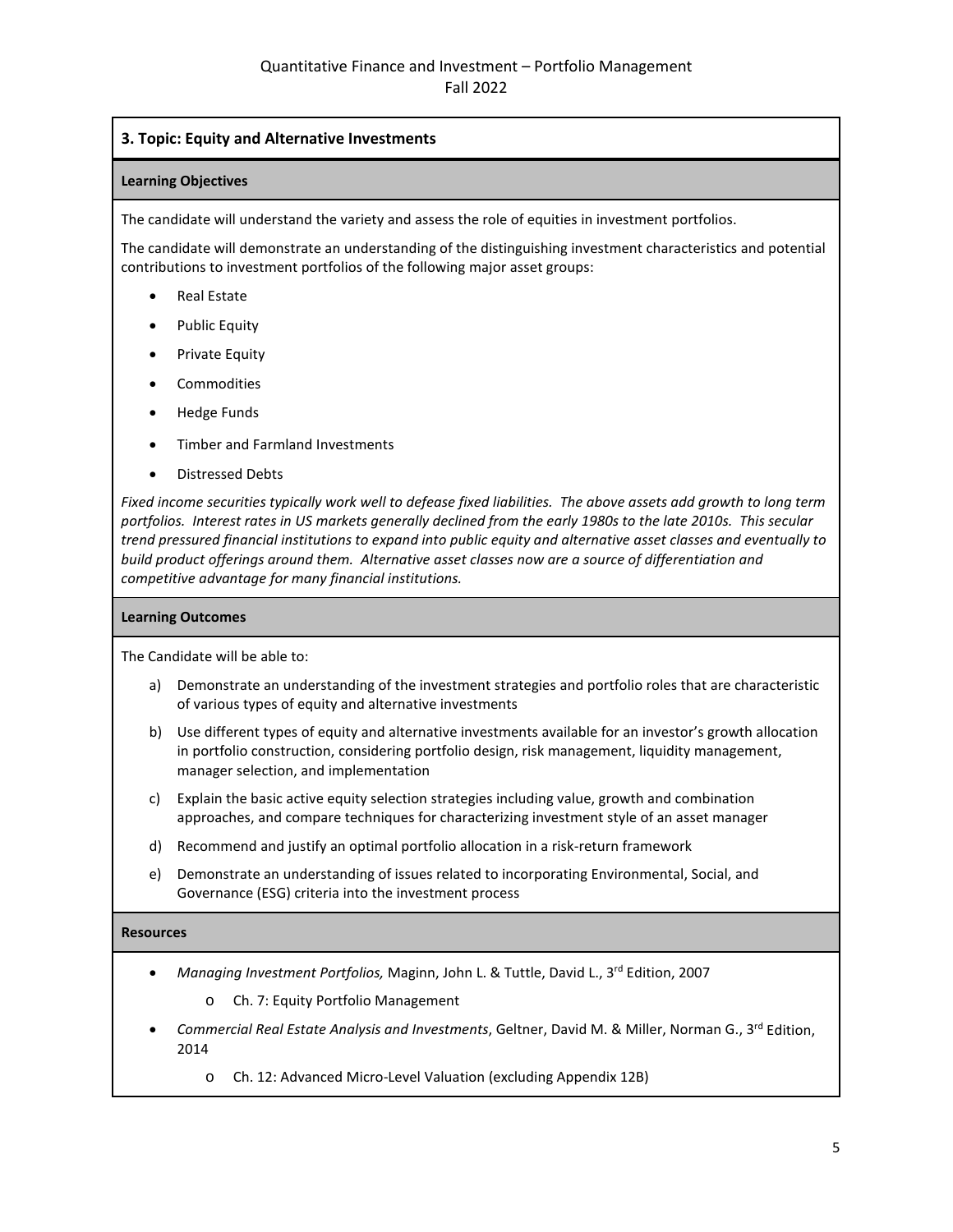# Quantitative Finance and Investment – Portfolio Management Fall 2022

- o Ch. 14: After-Tax Investment Analysis & Corporate Real Estate (excluding appendices)
- *Handbook of Alternative Assets*, Anson, Mark, 2nd Edition, 2006
	- o Ch. 1: What is an Alternative Asset Class? (excluding last section, *Overview of This Book*)
	- o Ch. 3: Introduction to Hedge Funds
	- o Ch. 6: Risk Management Part I: Hedge Funds Return Distribution
	- o Ch. 7: Risk Management Part II: Additional Hedge Funds risks
	- o Ch. 12: Introduction to Commodities
	- o Ch. 16: Introduction to Venture Capital
	- o Ch. 17: Introduction to Leveraged Buyouts
	- o Ch. 20: The Economics of Private Equity
	- o Ch. 24: Collateralized Debt Obligations
- QFIP-131-19: Addressing Built-in Biases in Real Estate Investment (including Appendix)
- QFIP-133-19: Environmental, Social, and Governance Criteria: Why Investors Should Care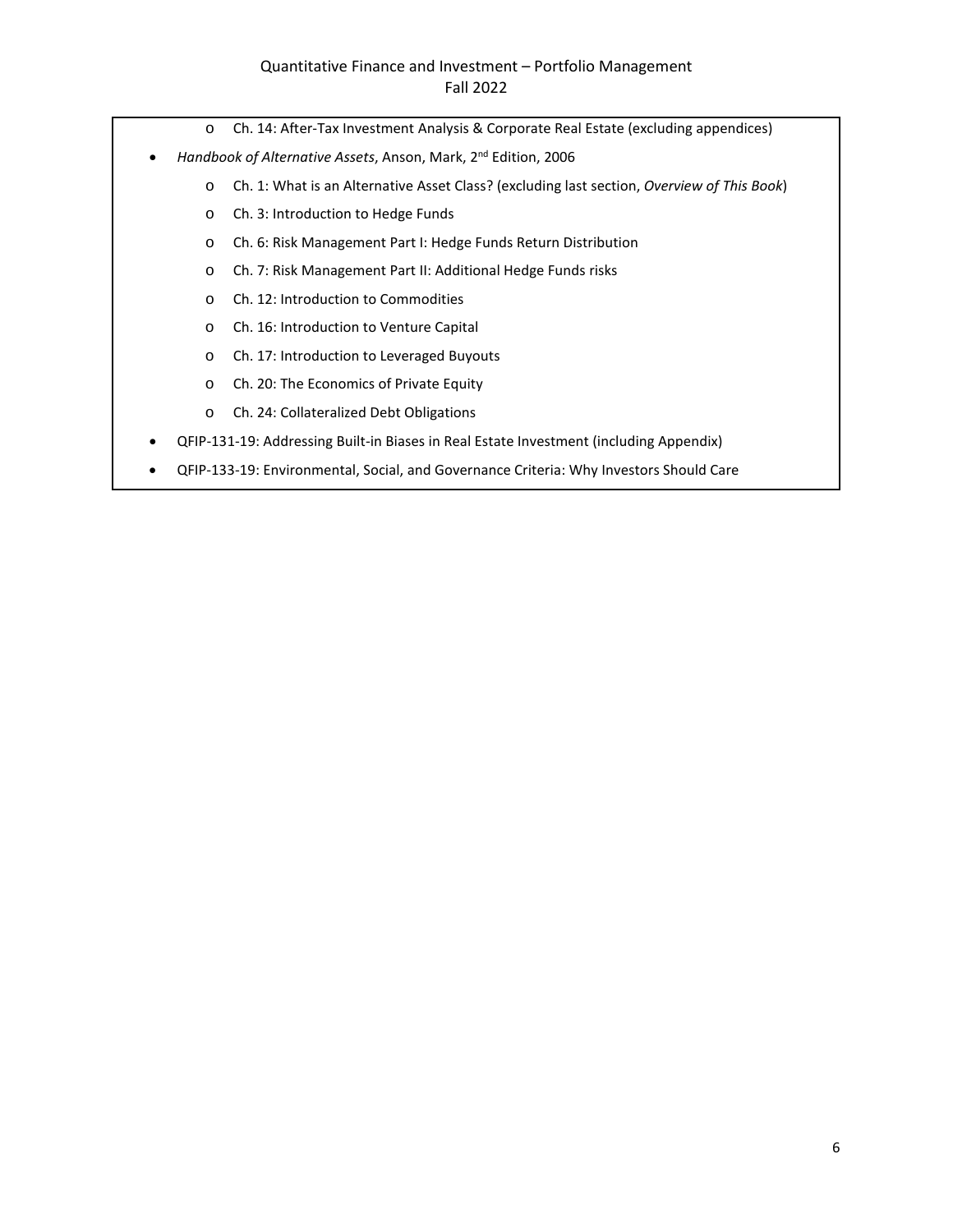# **4. Topic: Liquidity Risk**

# **Learning Objectives**

The candidate will understand the nature, measurement and management of liquidity risk in financial institutions.

*The global financial crisis brought home the necessity of managing liquidity and counterparty risk. This section prepares candidates to engage with corporate treasury professionals in liquidity risk management.*

# **Learning Outcomes**

The Candidate will be able to:

- a) Demonstrate an understanding of liquidity risk and the threat it represents to financial intermediaries and markets
- b) Demonstrate an understanding of various liquidity measurement tools and metrics
- c) Demonstrate an understanding of the levels of liquidity available with various asset types and the impact on a company's overall liquidity risk
- d) Apply liquidity risk models using scenario analysis with various time horizons
- e) Understand and apply techniques to manage stress liquidity risk
- f) Create liquidity risk management plans and procedures, including addressing appropriate product design, investment guidelines, and reporting given a desired liquidity risk level

- QFIP-105-13: Report of the Life Liquidity Work Group of the American Academy of Actuaries to the Life Liquidity Risk Working Group of the NAIC (final)
- QFIP-106-20: *Liquidity Risk: Measurement and Management A Practitioner's Guide to Global Best Practices,* Matz, Leonard & Neu, Peter, 2006, Ch. 2 & 3
- QFIP-117-13: Reflections on Northern Rock: The Bank Run that Heralded the Global Financial Crisis
- QFIP-123-16: Liquidity Risk Management: Best Risk Management Practices. CRO Forum, October 2008
- QFIP-134-19: *Quantitative Credit Portfolio Management,* Ben-Dor, et. al., 2012, Ch. 5 & 6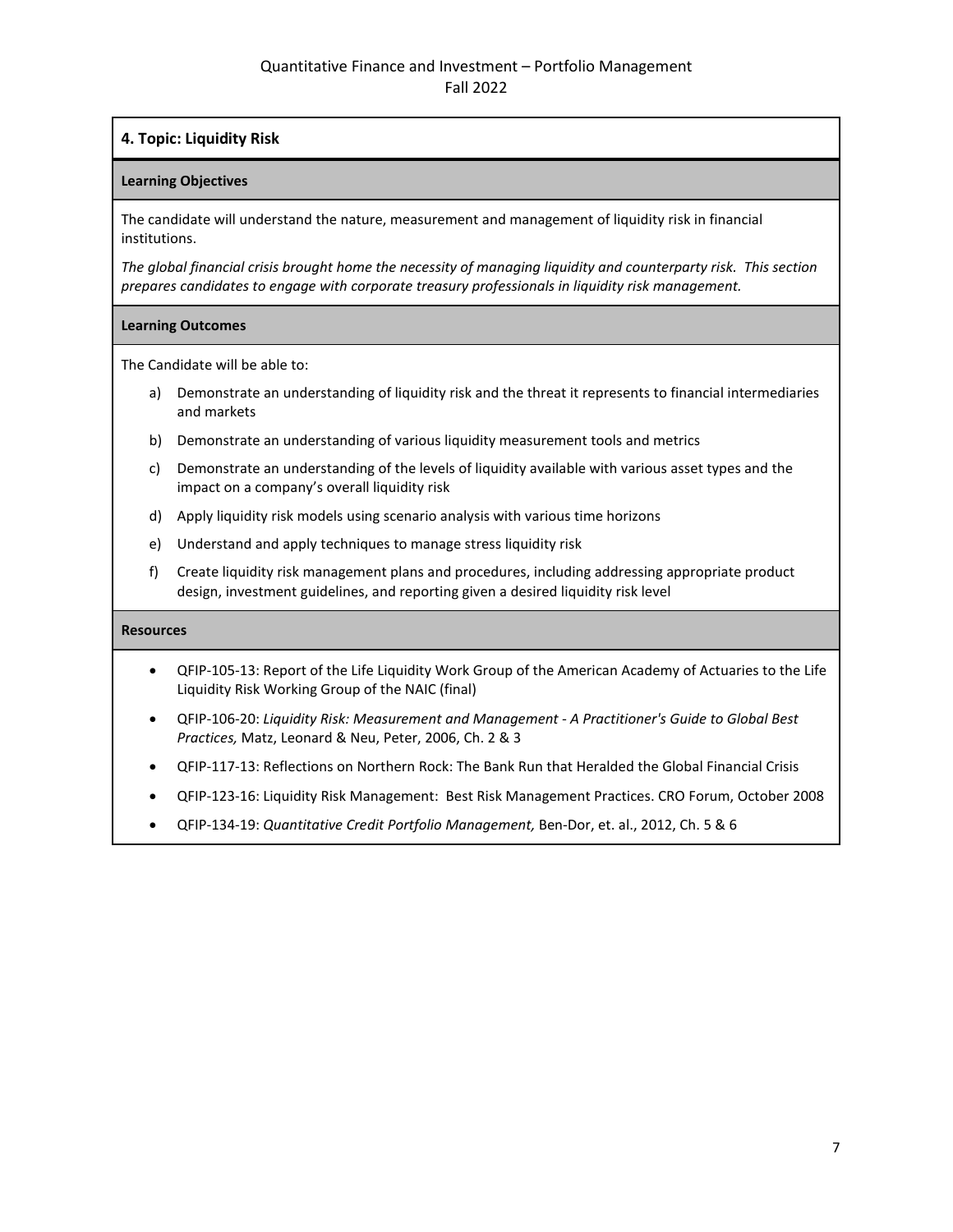# **5. Topic: Investment Policy and Regulatory Framework**

## **Learning Objectives**

The candidate will:

- Demonstrate an understanding of regulatory and accounting frameworks around investment governance.
- Understand how to develop an investment policy including governance for institutional investors and financial intermediaries within regulatory and accounting constraints.
- Understand how rating agency frameworks affect portfolio construction and management.

*Institutional asset portfolio governance and management are often done in the context of rating agency oversight; even private asset managers deal with rating agency effects on fixed income security values and trading. This section acquaints the investment actuary with some of these issues.*

# **Learning Outcomes**

The Candidate will be able to:

- a) Describe the regulatory and rating agency contexts in which various institutions operate and how those contexts affect portfolio strategy
- b) Explain how investment policies and strategies can manage risk and create value
- c) Identify a fiduciary's obligations and explain how they apply in managing portfolios
- d) Determine how a client's objectives, needs and constraints affect investment strategy and portfolio construction. Considerations and constraints include:
	- Capital and expected return on allocated capital
	- Risk appetite and risk-return trade-off
	- Tax
	- Accounting
	- Regulators
	- Rating agencies
	- Liquidity
- e) Incorporate financial and non-financial risk into an investment policy, including currency, credit, spread, liquidity, interest rate, equity, insurance product, operational, technology, legal, political, reputational, and environmental, social, and governance (ESG) risks
- f) Analyze international accounting treatment for insurance liabilities and the investments and hedging that supports them

- *Managing Investment Portfolios: A Dynamic Process*, Maginn, John L. & Tuttle, David L., 3rd Edition, 2007
	- o Ch. 1: The Portfolio Management Process and The Investment Policy Statement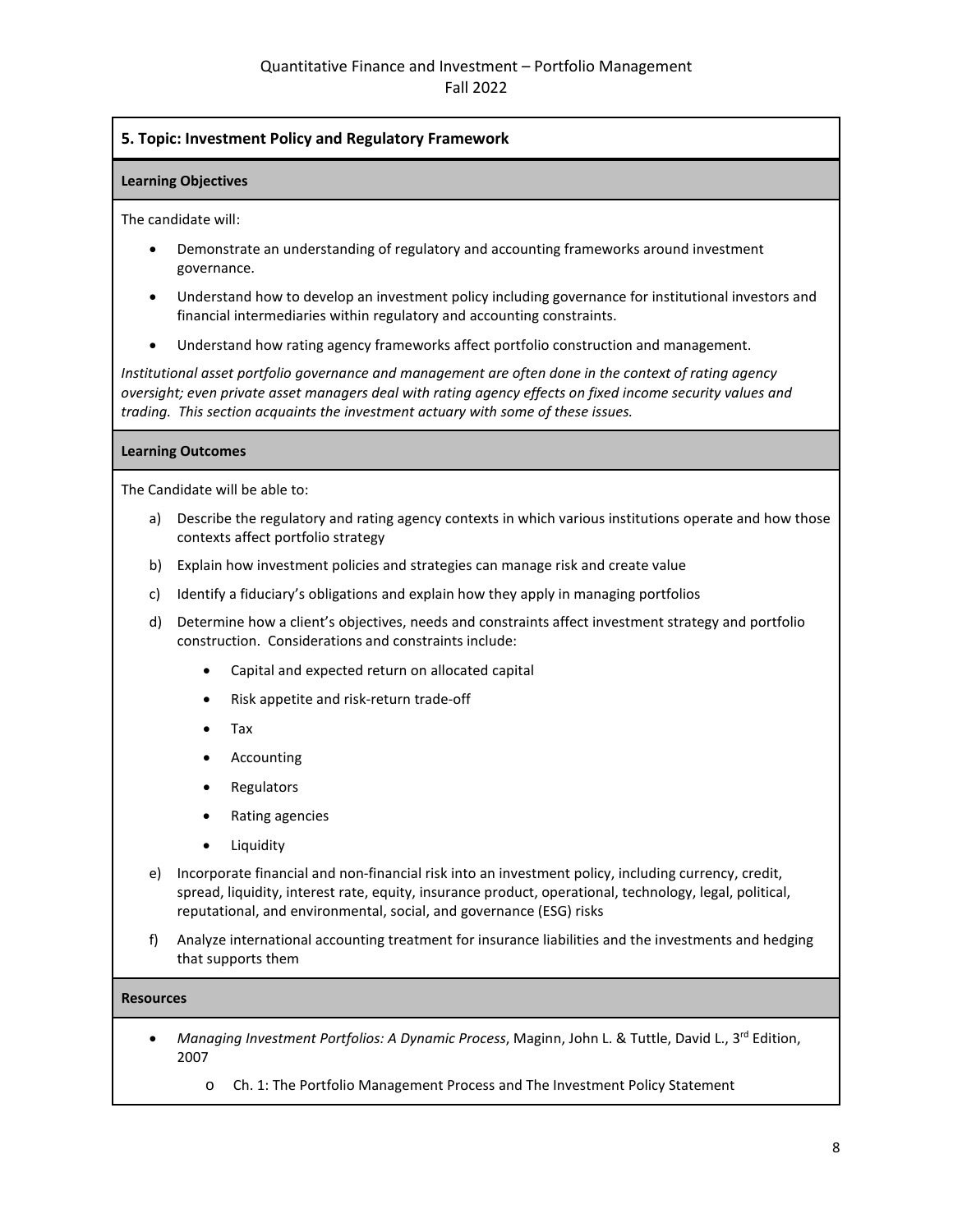- o Ch. 3: Managing Institutional Investor Portfolios
- QFIP-136-19: Elements of an Investment Policy Statement for Institutional Investors
- QFIP-137-19: Managing your Advisor: A Guide to Getting the Most Out of the Portfolio Management Process
- QFIP-148-20: IFRS 17 Insurance Contracts IFRS Standards Effects Analysis, May 2017, IASB (sections 1, 2, 4, 6.1-2, & 7.1 only)
- QFIP-150-20: IFRS 9 For Insurers
- QFIP-156-21: Minimising Accounting Mismatches Relating to Financial Risk for Insurers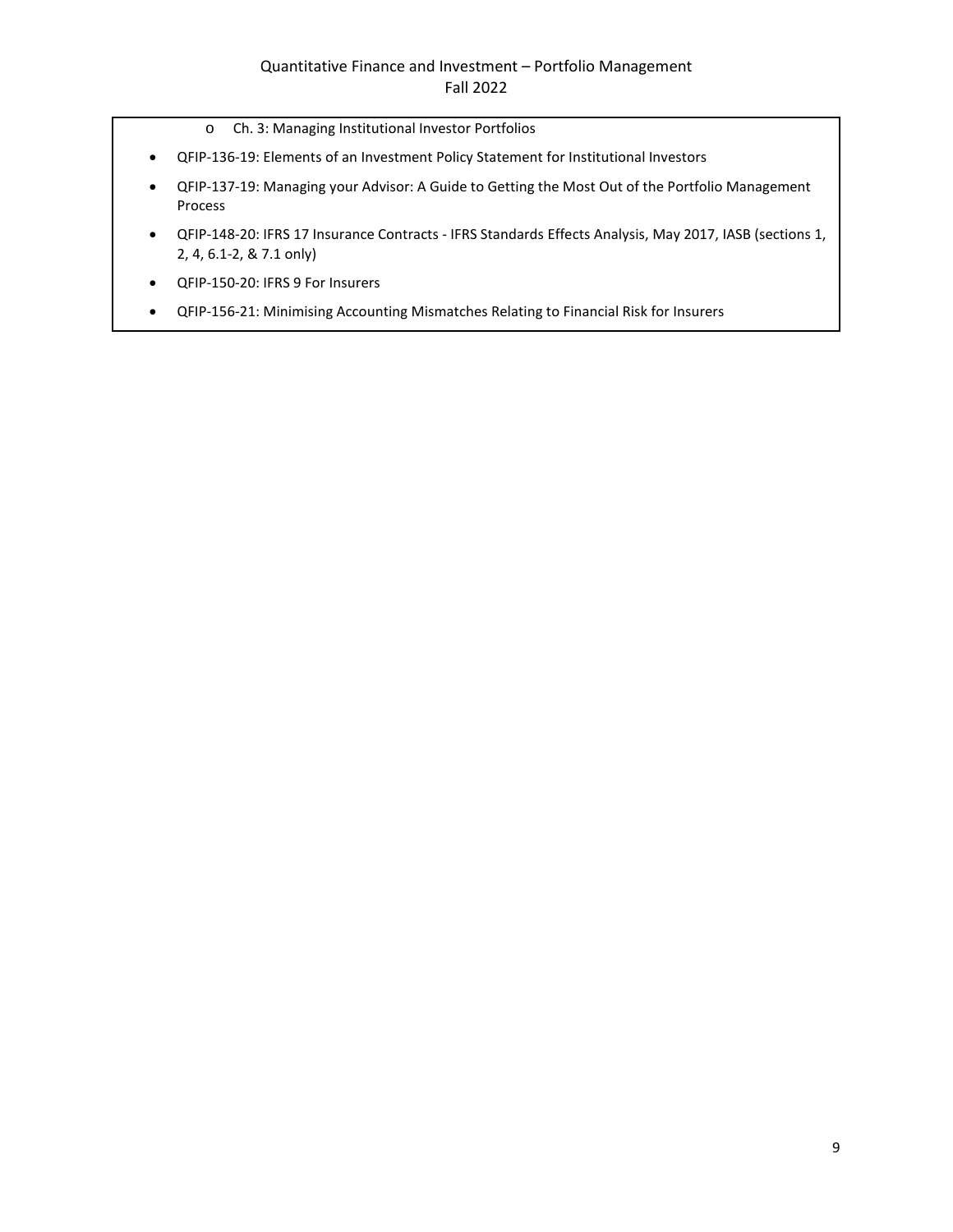# **6. Topic: Asset Liability Management and Asset Allocation**

#### **Learning Objectives**

The candidate will understand:

- Investment dimensions of designing product offerings and managing inforce product liabilities.
- Managing investment portfolios in the context of financial institution liabilities (asset liability management).
- The theory and techniques of portfolio asset allocation.

*Investment portfolios must be tuned to behave in similar ways to the liabilities they support as capital markets move and time passes. Otherwise, the difference between the accounting value or market value of assets will move differently than the liabilities, directly affecting capital, funding ratios, and solvency. The institution must remain solvent in the short term or else economic value in the long term is moot.*

#### **Learning Outcomes**

The Candidate will be able to:

- a) Demonstrate an understanding of how the behavioral characteristics of individuals and firms influence liability design, management, and ALM
- b) Develop and critique asset allocation strategies appropriate to underlying liability profiles such as pension plans and long tail insurance liabilities
- c) Evaluate the difficulties of investing for long tail liabilities (i.e., beyond 30 years) such as inflation indexed pension plans and secondary guarantee universal life insurance
- d) Understand and apply the concept of risk factor investing

- *Managing Investment Portfolios: A Dynamic Process, Maginn, John L. & Tuttle, David L., 3<sup>rd</sup> Edition,* 2007
	- o Ch. 5: Asset Allocation (sections 1-7, 9 & 10)
	- o Ch. 7: Equity Portfolio Management (section 7)
- QFIP-128-18: The Evolution of LDI and the Role of a Completion Manager
- QFIP-139-19: Ch. 13 of *IAA Risk Book*, Asset Liability Management: Techniques and Practices for Insurance Companies, Gilbert
- QFIP-140-19: Ch. 7 of *Modern Investment Management: An Equilibrium Approach*, Litterman
- QFIP-141-19: Liability Driven Investment Explained
- QFIP-142-19: Ch. 10 of *Modern Investment Management: An Equilibrium Approach*, Litterman
- QFIP-144-19: Risk Parity is All About Balance, Bridgewater Associates
- QFIP-151-20: Ch. 5 of *Asset Liability Management of Financial Institutions*, Tilman, 2003
- QFIP-152-20: How Behavioral Biases Affect Finance Professionals
- QFIP-153-20: Asset Allocation in a Low Yield Environment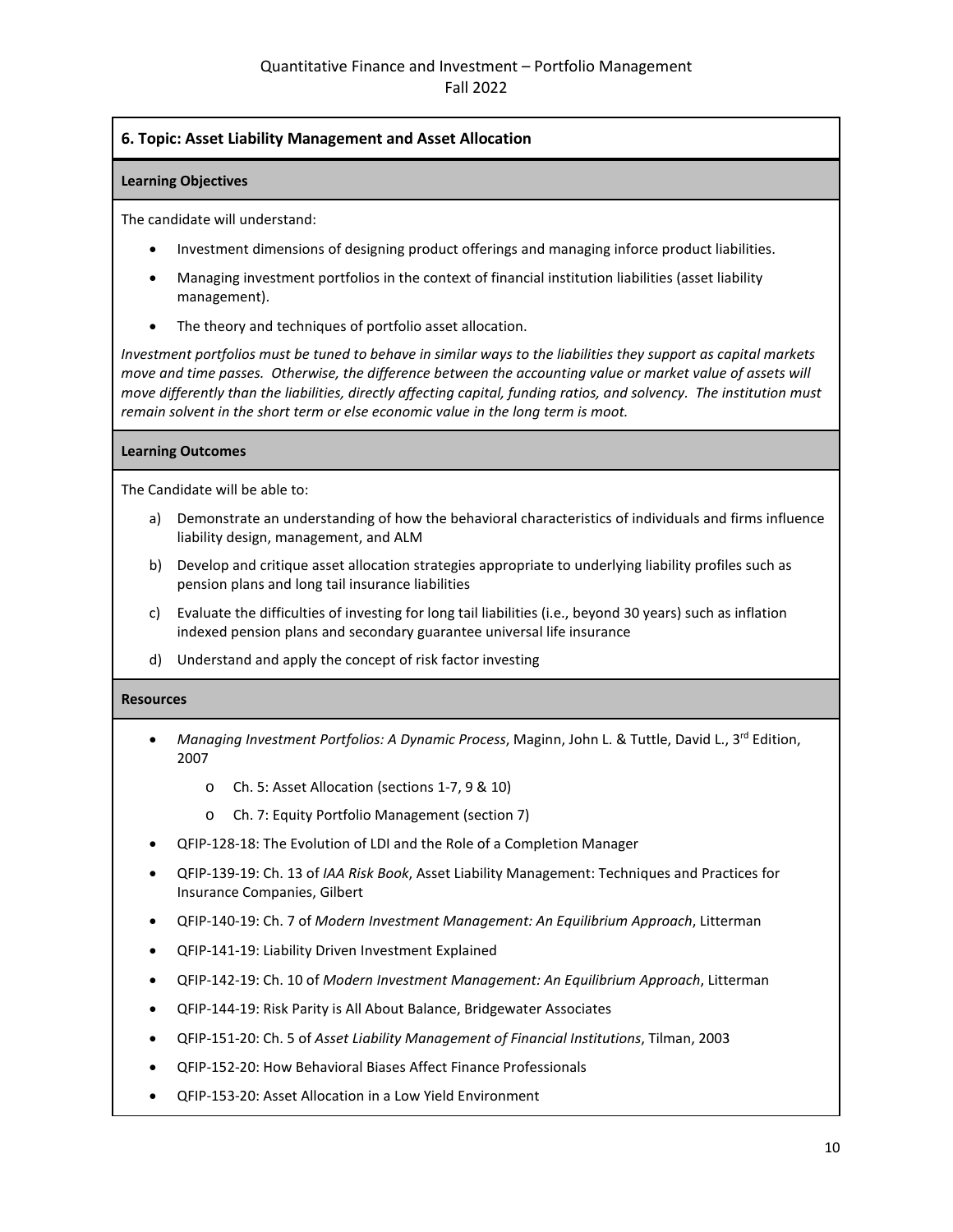- QFIP-154-20: The Evolution of Insurer Portfolio Investment Strategies for Long-term Investing
- QFIP-155-21: Fundamentals of Efficient Factor Investing